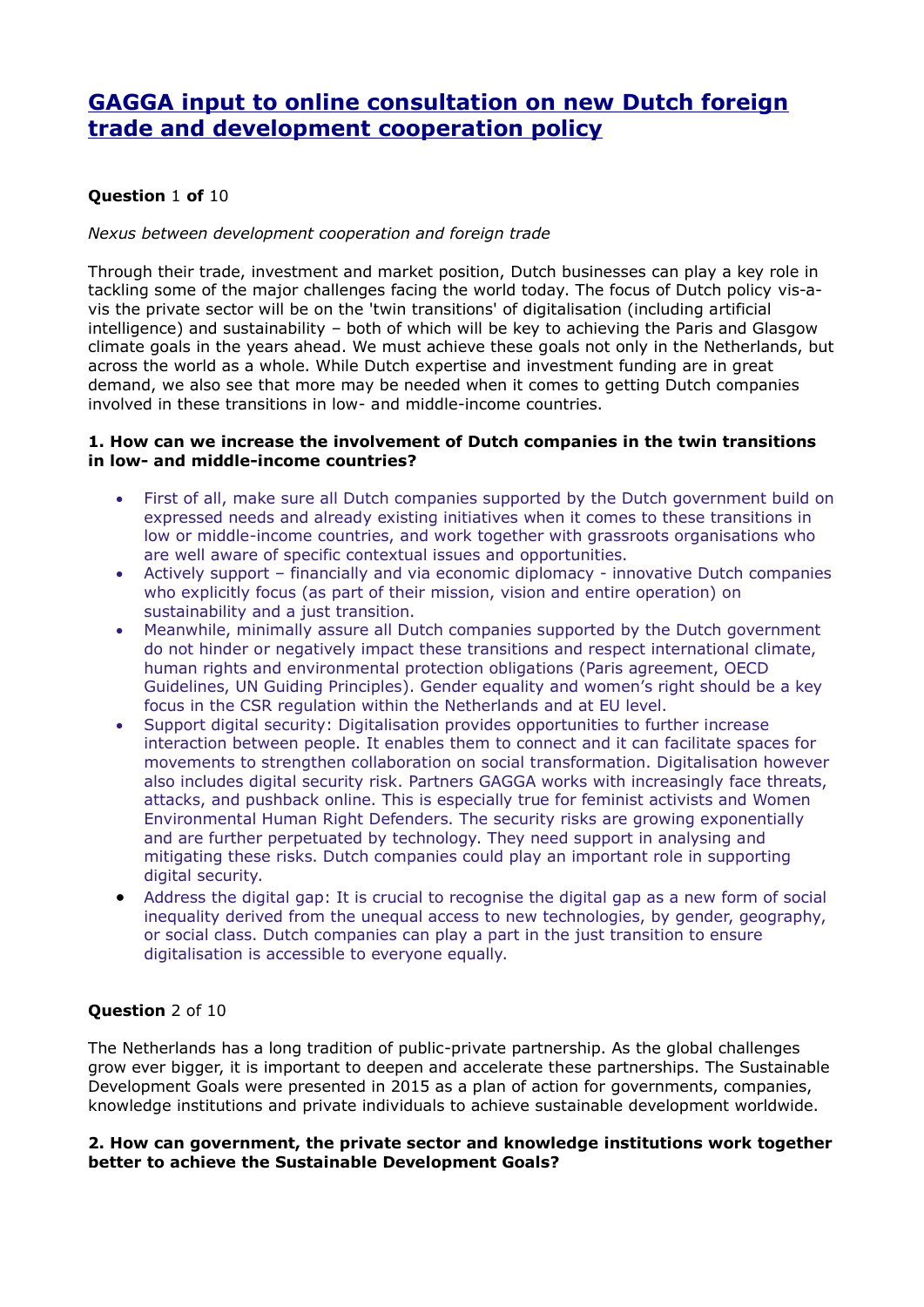- Ensure a coherent implementation of *all* SDGs: The SDGs are an important overarching framework recognising the multi-faceted character and challenges of sustainable development. Achieving these goals is however voluntary and allows for cherry-picking by each country. This may result in policies effectively contributing to e.g. food, water or energy goals, but at the same time (unintentionally) exacerbating gender inequalities or decreasing resilience to climatic changes. A coherent implementation of all SDGs recognises that achieving gender equality and empowerment of all women and girls (SDG 5) or strengthening resilience and adaptive capacity (SDG13.1) are an intrinsic part of the entire SDG agenda.
- Actively listen and seek cooperation with civil society, including locally- rooted environmental justice and women's right groups in both contributing to the SDGs, and monitoring and evaluating the actual impacts of Dutch policies in the achievement of the SDGs: Not only governments, the private sector and knowledge institutes play a crucial role in the achievement of the SDGs. So does civil society at large, including climate, environmental justice and women's rights groups. Civil society organisations played a fundamental role in the creation of the SDGs and are an indispensable partner in achieving it. They also are crucial to enhance effectiveness of public-private partnerships by holding them accountable. GAGGA for example constitutes a very large network of women-led groups in many countries worldwide, who experience the impacts of policies first-hand and have crucial knowledge and ideas to contribute on how to best achieve the SDGS.

## **Question** 3 **of** 10

The Netherlands has had an action plan on policy coherence for development since 2016. The aim of policy coherence is to reduce the negative effects on developing countries caused by policies in areas other than development, and to strengthen synergies and cooperation. The action plan, which was revised in 2018, identifies five Dutch policy themes that can enhance developing countries' opportunities for development: (1) combating tax avoidance/evasion, (2) development-friendly trade agreements, (3) a development-friendly investment regime, (4) more sustainable production and trade, and (5) combating climate change.

## **3. How can the Netherlands' efforts to achieve policy coherence for development be further strengthened or enhanced?**

- Recognise the intrinsic link between the worldwide climate crisis, loss of biodiversity and continuing gender inequality, and ensure policy coherence in addressing these policy themes. Specific recommendations include:
	- Ensure Dutch and international trade, agricultural and investment policies are fully aligned with the Paris agreement, and Dutch commitments to global gender equality. This means: cease all (export) support to oil- and natural gas-related projects, and make companies liable and hold them to account if they violate human rights, including women's rights. Make companies' CSR obligations binding, voluntary mechanisms have proven to be ineffective.
	- Commit, via Dutch policy and programming, to the meaningful involvement of women within decision-making processes of international climate and biodiversity conferences in United Nations (UN) and European Union (EU) agencies. Besides appointing Gender Focal Points at Ministries, gender experts should be engaged at all levels of policy development and decision-making.
	- Prevent Dutch and international climate policies and programmes from having negative effects on the resilience of people and ecosystems, and from reinforcing or aggravating existing power imbalances and exclusion mechanisms. Explicitly follow up on the concrete recommendations of the scientists aligned with the IPCC and IBPES in their important plea to Tackling Biodiversity & Climate Crises Together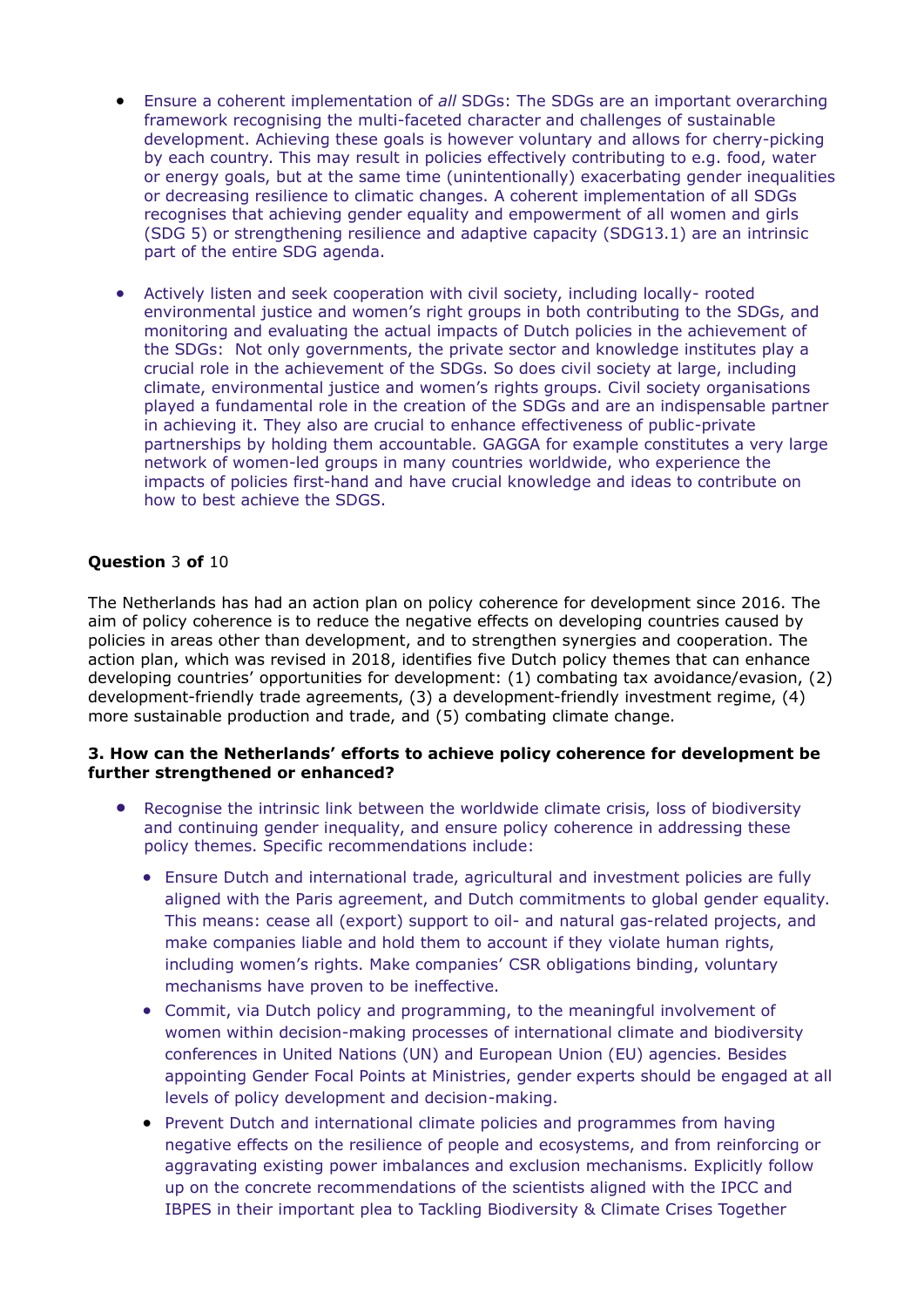[\(https://ipbes.net/sites/default/files/2021-](https://ipbes.net/sites/default/files/2021-06/20210609_workshop_report_embargo_3pm_CEST_10_june_0.pdf)

06/20210609 workshop report embargo 3pm CEST 10 june 0.pdf). For instance, protecting and restoring carbon- and species-rich ecosystems, and bolstering sustainable agricultural and forestry practices. Plus, preventing false climate solutions such as monocultures, the planting of trees that are not indigenous to regions - often also causing land grab and human rights violations.

- Make sure that climate finance is accessible to local communities and women in all their diversity, who work on ecosystem conservation and restoration, and effective climate initiatives, and protect and support the efforts of women environmental and land rights activists.
- See also [https://gaggaalliance.org/wp-content/uploads/2021/11/GAGGA\\_Call-to-](https://gaggaalliance.org/wp-content/uploads/2021/11/GAGGA_Call-to-Action_Nov-2021.pdf)[Action\\_Nov-2021.pdf](https://gaggaalliance.org/wp-content/uploads/2021/11/GAGGA_Call-to-Action_Nov-2021.pdf) ; [https://gaggaalliance.org/report-intrinsically-linked-gender](https://gaggaalliance.org/report-intrinsically-linked-gender-equality-climate-and-biodiversity/)[equality-climate-and-biodiversity/](https://gaggaalliance.org/report-intrinsically-linked-gender-equality-climate-and-biodiversity/) ; and [https://www.bothends.org/uploaded\\_files/document/Trade\\_differently\\_.pdf](https://www.bothends.org/uploaded_files/document/Trade_differently_.pdf)

# **Question** 4 **of** 10

## *Foreign trade*

International trade and investment are crucial to prosperity and jobs in the Netherlands. International trade accounts for a third of our national income and is linked to a third of our jobs. But our international competitiveness faces risks posed by the twin transitions (digitalisation/innovation and climate/sustainability) and the shifting geopolitical balance of power. It is therefore vital for the Netherlands to strengthen its earning capacity, both now and in the future.

## *Strategic and sustainable trade policy*

Other states are also anticipating the above-mentioned transitions and geopolitical shifts, and are adjusting their national and international policies accordingly, for instance by pursuing their international objectives through more aggressive economic diplomacy and the use of economic instruments of power. The Netherlands cannot afford to fall behind. Our country's interconnections with the rest of the world are both greater and more fragile than ever. The Netherlands will therefore focus on strategic and sustainable trade policy as part of its coherent foreign policy.

## **4. How can the government strengthen Dutch companies' sustainable earning capacity abroad?**

- Ensure companies build on expressed demand and needs of local people and communities, which will increase ownership and long-term viability and sustainability of their operations. This means the steps and principles of free, prior and informed consent (FPIC) are followed and includes a strong gender perspective.
- Assure companies operate in a sustainable way (do no harm) with a focus on long-term sustainability and equality (do more good) which will ensure international competitiveness in the long run.
- Support companies by collecting best practices in addressing inequalities and integrating short and long term sustainability considerations, and ensure sustainability and gender standards are strict requirements for Dutch private sector support, via mechanisms of RVO or FMO. Income inequality, unequal labour participation and unequal economic growth is harmful to everyone, including companies that do business abroad.
- Ensure female entrepreneurs and gender experts are part of Dutch trade mission delegations, and local female entrepreneurs, companies and civil society organisations, including women's rights organisations are consulted and engaged in these missions.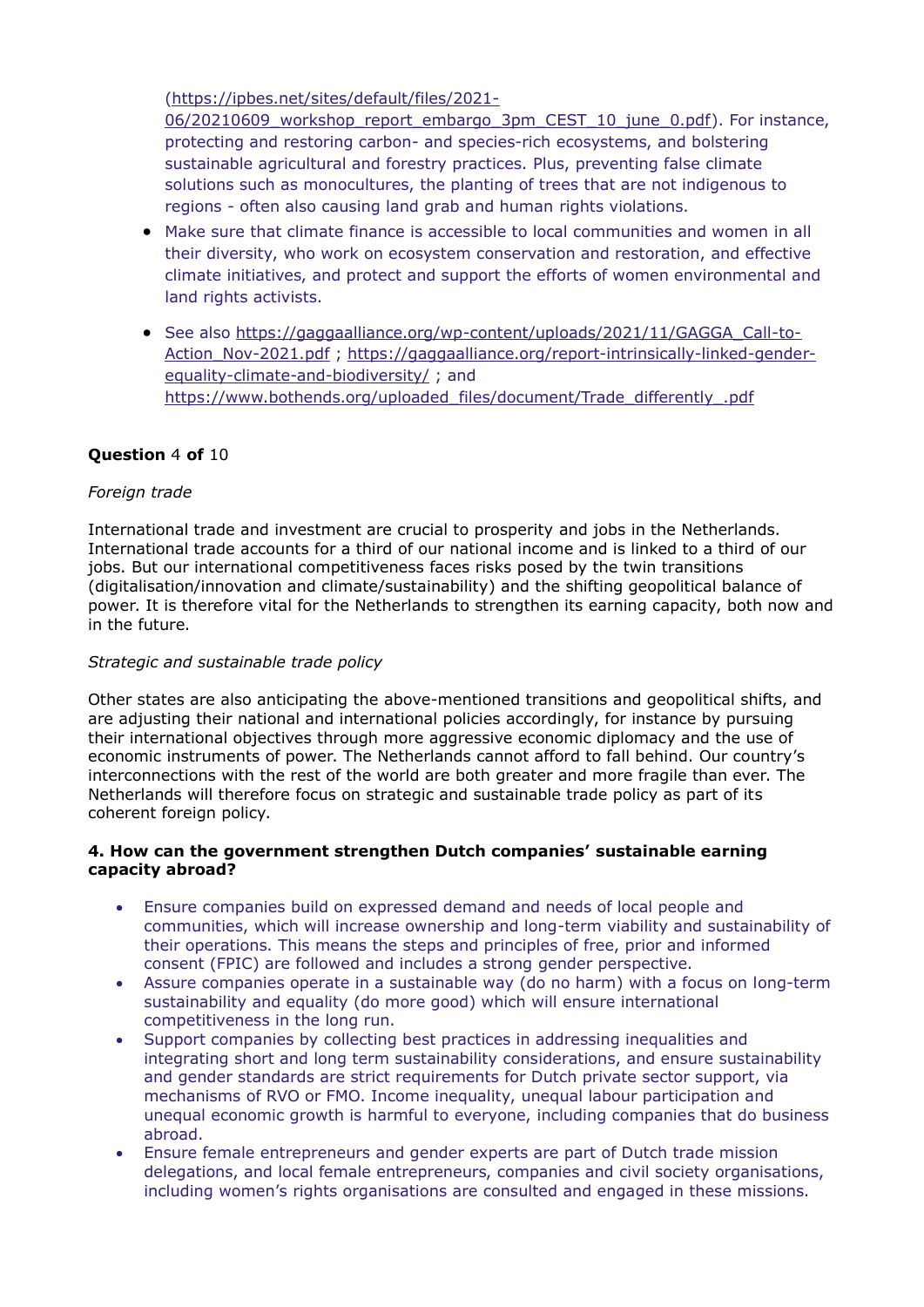## **Question** 5 **of** 10

#### *Themes and sectors of the future*

The focus of companies, governments and knowledge institutions is changing in light of the global transition to ensure a bright future for current and future generations.

#### **5. In which themes or sectors do you see opportunities for international enterprise?**

There are many opportunities in the global transition to just and sustainable energy and food systems. Strengthen and build on existing initiatives in these fields by involving entrepreneurs from and based in the Global South, women's groups, farmers cooperatives, and innovative Dutch companies, banks or knowledge organisations amongst others. The Dutch government can support these transitions via innovative financing mechanisms, economic diplomacy, and facilitating demand and opportunity-driven partnerships.

#### **Question** 6 **of** 10

#### *Public-private cooperation and role of SMEs*

A successful approach to international trade requires cooperation between the public, companies, civil society and government. It is also useful to align with market demand. What would help companies, and SMEs in particular, to increase their export performance and innovative capacity?

#### **6. How can the government better support companies (and SMEs specifically), that are doing or wish to do business abroad?**

#### **a. What type of support do companies need in order to achieve international success in the areas of digital innovation (innovation partnerships) and sustainability?**

#### The government can provide:

- Clear frameworks for sustainable and inclusive businesses, including via CSR legislation
- Support in building best practices around digital innovation, human rights protections, sustainability and just transitions, to compete effectively and sustainably in the international market.
- Support in linkages between companies and civil society to ensure their (potential) operations are based on and tailored to local needs. Dutch embassies have key role here, as they can provide connections, information and context analysis that allow Dutch companies to invest, based on local demand and without risks or negative impacts.

#### **b. For what countries, regions or markets should the government provide private sector support?**

#### **c. What type of trade promotion activities should the government stop doing?**

Promotion of all trade which revolves around fossil fuel or fossil fuel related activities, or activities leading to exacerbated inequalities, human right violations or environmental damage.

**Question** 7 **of** 10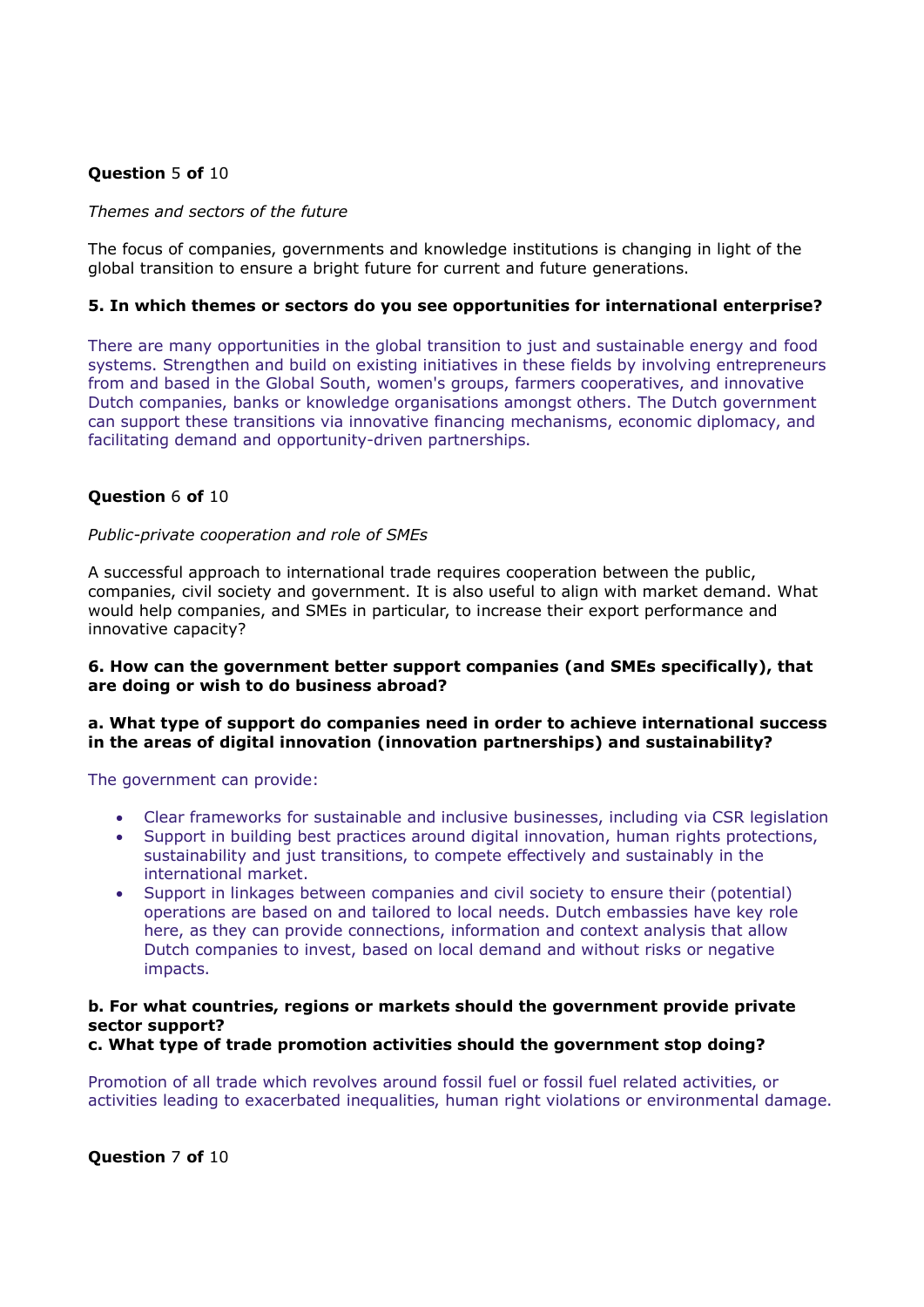## *Dutch development cooperation activities*

The Netherlands is actively pursuing a number of policy themes in the area of development cooperation. For example, we're investing in efforts to advance the Sustainable Development Goals (SDGs), reception in the region, access to vaccines, and climate adaptation and mitigation. The Netherlands will continue its efforts in areas where progress is being made and will focus on its strengths, such as linking diplomacy and development. For more information about Dutch development policy, go to www.nlontwikkelingssamenwerking.nl.

## **7. In your opinion, what are the Netherlands' strengths when it comes to development cooperation? In which policy themes could the Netherlands play a leading role?**

1. The Netherlands plays a crucial role as one of the world's leaders in advancing women's rights and gender equality. However, women-led groups remain grossly underfunded and women's rights are under constant attack. Also, while Dutch or international policies and funds have strong gender policies in place, they are often not effectively implemented, or the leveraging of private sector interests may receive priority over gender equality considerations. The IOB evaluation of July 2021 concluded we did not achieve our gender goals in climate finance between 2016-2019

[https://www.tweedekamer.nl/kamerstukken/brieven\\_regering/detail?id=2021Z16496&did=2021D35504](https://www.tweedekamer.nl/kamerstukken/brieven_regering/detail?id=2021Z16496&did=2021D35504)

In the new policy framework, the Dutch government has an opportunity to continue to play a visible, leading role in the protection of women's rights, in supporting and promoting accessible and flexible funding for women's rights organisations across all thematic policy areas, and in ensuring specific and mandatory gender performance targets of funds and programmes are being met. We can also lead in supporting evaluations on how funds and programmes have actually improved the lives and socio-economic position of women. This type of analysis is rarely conducted, and yet is crucial both in terms of accountability and for learning purposes.

2. We also much welcome the leadership of the Netherlands when it comes to adaptation to climate change, and recommend to continue to play this role, with a specific focus on funding and promoting *locally-led adaptation* [https://www.wri.org/initiatives/locally-led](https://www.wri.org/initiatives/locally-led-adaptation/principles-locally-led-adaptation)[adaptation/principles-locally-led-adaptation](https://www.wri.org/initiatives/locally-led-adaptation/principles-locally-led-adaptation)

Local communities often form the last buffer against destructive logging and conversion of forest to other land uses [https://www.wri.org/insights/forests-ipcc-special-report-land-use-7](https://www.wri.org/insights/forests-ipcc-special-report-land-use-7-things-know) [things-know.](https://www.wri.org/insights/forests-ipcc-special-report-land-use-7-things-know) Many of the women-led CBOs among GAGGA's primary stakeholders (young, rural and Indigenous women) are directly dependent on forests for their food, energy, and health. They are also the ones who are at the forefront in the protection of land rights and forests from commercial agriculture, extractives, or large-scale dams. Based on their profound knowledge of the local biodiversity, they also restore degraded or destroyed forest and agricultural landscapes. These practices provide crucial gender-just climate solutions.

## **Question** 8 **of** 10

#### *Innovative development cooperation*

Dutch international cooperation is flexible and knowledge-intensive. We are also innovative, developing new ways of working and new types of partnership that are subsequently adopted or scaled up by others, like the European Commission and the World Bank. In this respect, Dutch international cooperation is like a creative and knowledge-intensive incubator. We are a relatively small donor, but as an EU member state and through bilateral aid we can make EU aid more visible and generate additional, relevant capital flows.

#### **8. In what other ways and areas could Dutch development cooperation innovate more?**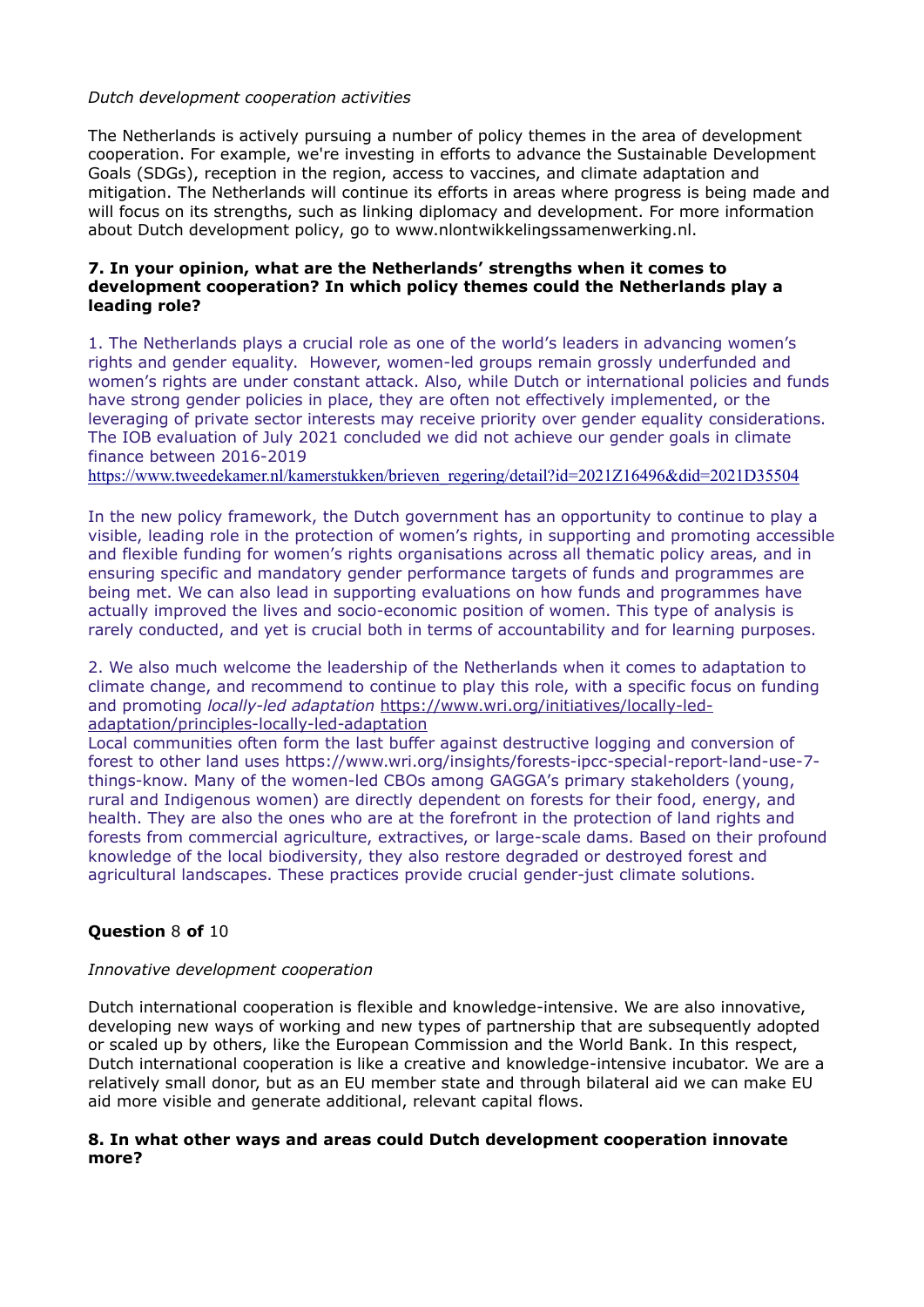1. There are various valuable attempts to enhance Southern leadership and 'shift the power' in Dutch development cooperation. The Power of Voices programme is a good example of the Dutch government taking this serious. We are seen as thought leaders in this respect by other donors. GAGGA is however still one of only two of the Power of Voices partnerships with a Southern lead, and upfront requirements related to focus areas and funding can stand in the way of real power shifts. The Netherlands can step up her ambitions by ensuring more partnerships are led from the Global South, and mechanisms are in place to ensure Southern partners have true voice and agency in shaping priorities and programmes. The Netherlands could for example set an ambitious target of 50% of consortia in the next round of Power of Voices to be led by Global South-based organisations and and by actively engaging communities in funding and investment decisions that affect them.

2. There is also enormous potential in further developing and supporting innovative finance mechanisms, to ensure funding reaches Southern innovators and supports existing efforts in the food or energy transition, leading to structural or systemic changes. For example, actively promote and support national and regional funds. These funds are in direct contact with, and successfully provide flexible small scale funding support to local organisations. The funds can act as perfect intermediaries between large international funds and the grassroots level. Their unique role is increasingly being recognised and supported by the philanthropic community, [https://www.bothends.org/nl/Actueel/Nieuws/Welverdiende-erkenning-voor-small-grants](https://www.bothends.org/nl/Actueel/Nieuws/Welverdiende-erkenning-voor-small-grants-funds/)[funds/;](https://www.bothends.org/nl/Actueel/Nieuws/Welverdiende-erkenning-voor-small-grants-funds/) [https://gaggaalliance.org/who-we-are/#our-approach-section;](https://gaggaalliance.org/who-we-are/#our-approach-section) [ttps://www.bothends.org/en/Our-work/Dossiers/Small-Grants-Big-Impacts/](https://www.bothends.org/en/Our-work/Dossiers/Small-Grants-Big-Impacts/)

## **Question** 9 **of** 10

#### *A bold donor*

Dutch international efforts can be characterised as bold because we link financial investment to diplomatic efforts and expertise. We will continue our work on themes where we have always added value: sexual and reproductive health and rights (SRHR), water, food security, and security and the rule of law. We will also make better use of the diplomatic weight of the EU. To ensure we achieve the SDGs by 2030, we will invest in systemic change, i.e. tackling the structures that maintain poverty and inequality.

#### **9. In what ways or areas could the Netherlands, as a donor, be even bolder?**

1. The Netherlands can be bolder and use its role as a donor and in diplomacy **to urgently**  address shrinking civic space and protect (women) environmental human rights defenders. We see an especially important role for Dutch embassies, for example in struggles where (women) human rights defenders are confronting land grabs or oil or gas-related projects. There is currently a tension in many Dutch embassies between their role in protecting human rights and promoting Dutch trade interests. We can be bolder by taking a leadership role in promoting human rights and increasing the amount of funding committed to this work.

2. The Netherlands can also be bolder in supporting a just transition, notably by connecting Northern and Southern practitioners and thought leaders working on true innovations addressing the root causes behind poverty, inequality and biodiversity loss.

#### **Question** 10 **of** 10

#### *General closing question*

#### **10. Are there any other points that you believe should be included in the new policy document?**

1. We would much welcome explicit next steps in the analysis, development and implementation of a Dutch Feminist Foreign Policy. Several countries including Canada, Chili,